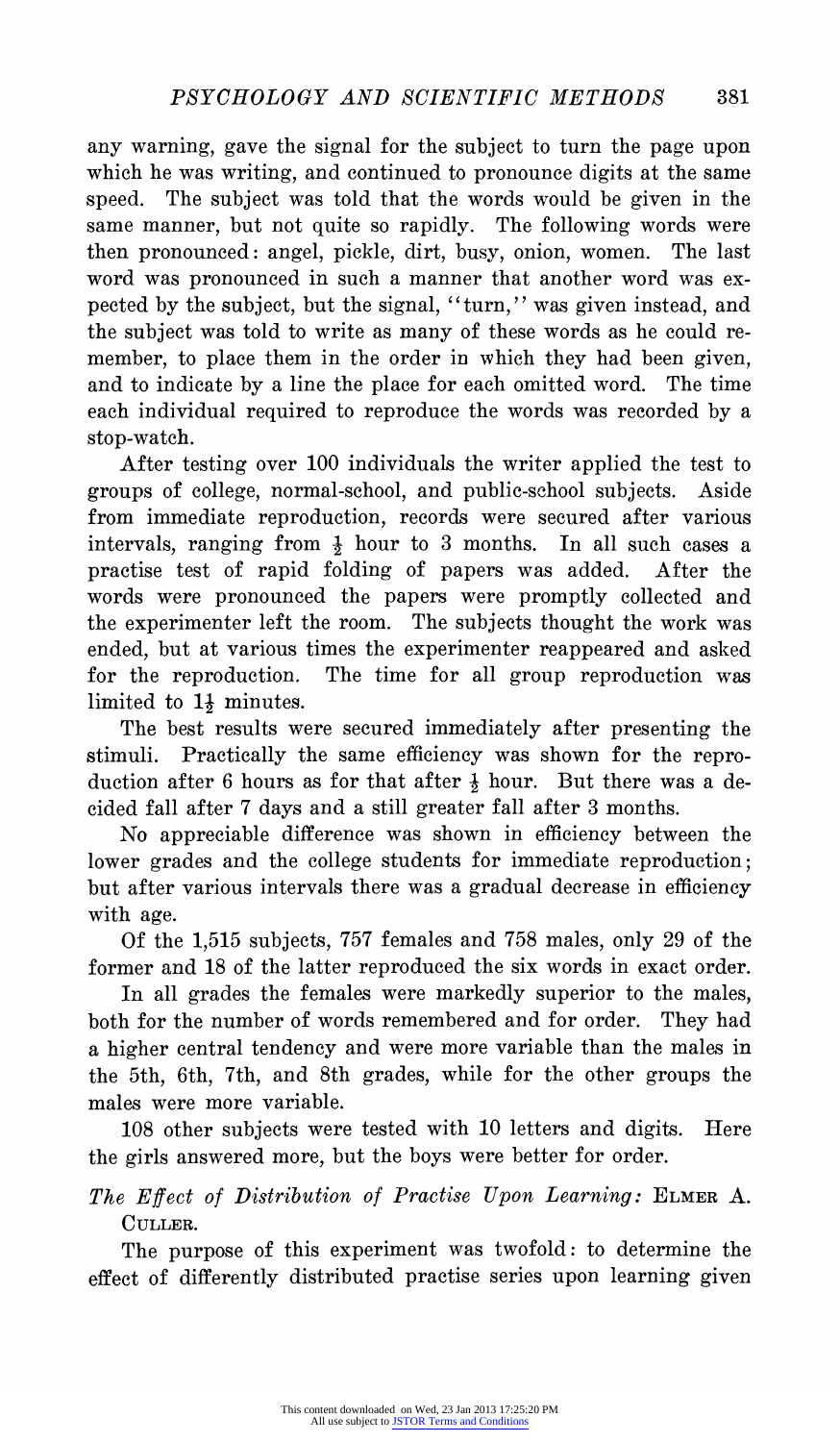**material; and to make observations upon the learning process in general.** 

**The material to be learnt was the path from the beginning to the end of the Hampton Court maze. The paper (8 by 6 inches) on which the maze was printed, was affixed to a board. Over it was placed a large circular piece of cardboard, easily movable, having in**  the center a small opening  $\left(\frac{5}{8} \text{ to } \frac{11}{16} \text{ inch}\right)$  through which extended **a pencil to mark the course of the subject's movement. At no time could the subject see more of the maze than the part visible through the opening. At the beginning of the experiment the subject was thus instructed: Pencil is now at the entrance to the maze; keep on moving until you reach the end. Never cross a line; always keep to an open path. Mazes are all the same and will be placed in the same position.** 

At each trial the time was recorded and number of errors was counted and recorded. To each subject were given 12 trials. Sub-To each subject were given 12 trials. Sub**jects were divided into 6 groups as follows: 12 trials at one time, 6 on 2 successive days, 4 on 3 days, 3 on 4 days, 2 on 6 days and 1 on 12 days. There were 5 men in each group except the last, in which were 3. With regard to time of day, subjects were divided into two groups: one group each day for the required number of days, after lunch (1-2 P.M): the second group each day after dinner (7-8 P.M). In comparing men of the two groups no account was taken of this slight difference, as it was considered practically negligible. Good light was uniformly provided. The interval between successive trials of a subject at the same sitting was 30-40 seconds. Subjects were all graduate students, age from 22 to 28.** 

**Three classes of errors appeared: Wrong choice between alternative courses, retracing when on right course, and (accidentally) crossing a line. The first kind are major errors (value 1) and the other two kinds minor (value 1). These are arbitrary values for computing results. The major errors were counted as follows: There are 6 (or 7, depending upon the course taken) places where choice must be made between alternative paths of which only one is right. Each time the subject moved from one of these places in a wrong path, i. e., away from the goal, it was counted one error. Errors of retracing when on the right path were usually small and due to defective attention or eyesight-subject either thought he had accidentally passed an opening and moved back to see, or on coming to a turn failed to notice the opening and thought he had run into a blind alley.** 

**The results are as follows:** 

**I. TABLE oF ABSOLUTE TIME AND ERROR VALUES ATTAINED IN EACH GROUP**  (The different groups are indicated thus: One-12, etc.; the word indicates